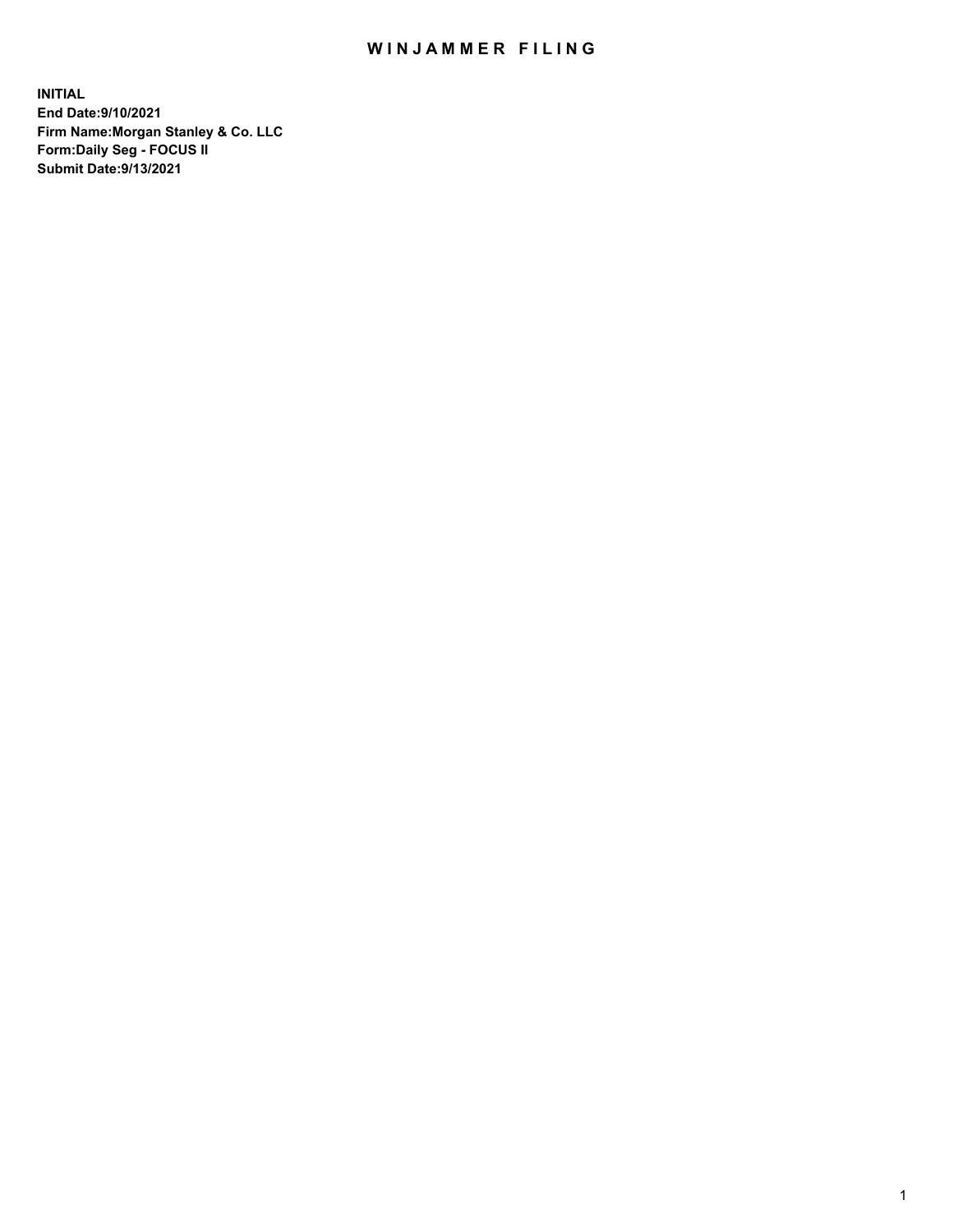**INITIAL End Date:9/10/2021 Firm Name:Morgan Stanley & Co. LLC Form:Daily Seg - FOCUS II Submit Date:9/13/2021 Daily Segregation - Cover Page**

| Name of Company                                                                                                                                                                                                                                                                                                                | <b>Morgan Stanley &amp; Co. LLC</b>                    |
|--------------------------------------------------------------------------------------------------------------------------------------------------------------------------------------------------------------------------------------------------------------------------------------------------------------------------------|--------------------------------------------------------|
| <b>Contact Name</b>                                                                                                                                                                                                                                                                                                            | <b>Ikram Shah</b>                                      |
| <b>Contact Phone Number</b>                                                                                                                                                                                                                                                                                                    | 212-276-0963                                           |
| <b>Contact Email Address</b>                                                                                                                                                                                                                                                                                                   | Ikram.shah@morganstanley.com                           |
| FCM's Customer Segregated Funds Residual Interest Target (choose one):<br>a. Minimum dollar amount: ; or<br>b. Minimum percentage of customer segregated funds required:% ; or<br>c. Dollar amount range between: and; or<br>d. Percentage range of customer segregated funds required between:% and%.                         | 235,000,000<br><u>0</u><br>0 Q<br>0 Q                  |
| FCM's Customer Secured Amount Funds Residual Interest Target (choose one):<br>a. Minimum dollar amount: ; or<br>b. Minimum percentage of customer secured funds required:% ; or<br>c. Dollar amount range between: and; or<br>d. Percentage range of customer secured funds required between: % and %.                         | 140,000,000<br><u>0</u><br><u>00</u><br>0 <sub>0</sub> |
| FCM's Cleared Swaps Customer Collateral Residual Interest Target (choose one):<br>a. Minimum dollar amount: ; or<br>b. Minimum percentage of cleared swaps customer collateral required:% ; or<br>c. Dollar amount range between: and; or<br>d. Percentage range of cleared swaps customer collateral required between:% and%. | 92,000,000<br><u>0</u><br>0 Q<br>00                    |

Attach supporting documents CH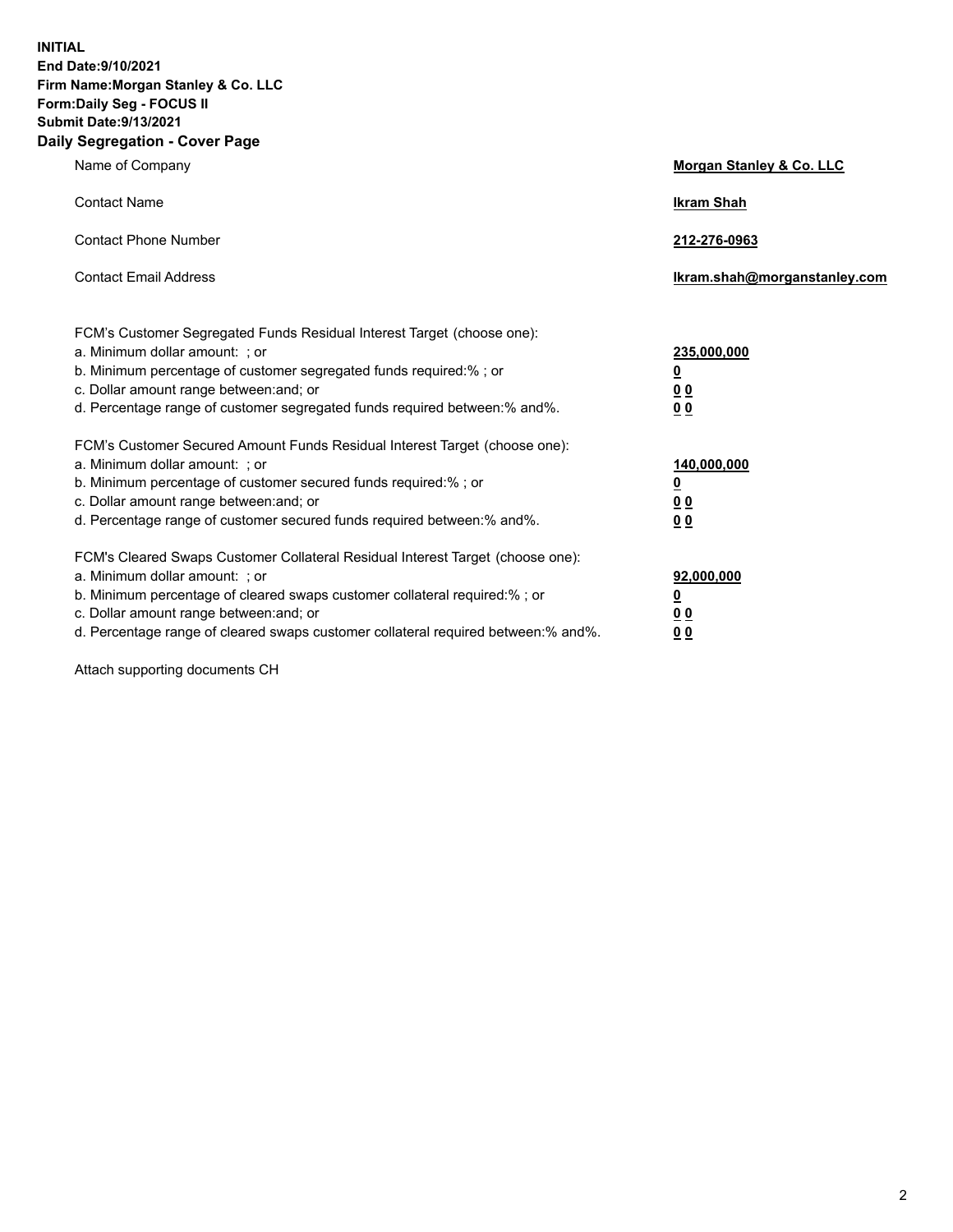## **INITIAL End Date:9/10/2021 Firm Name:Morgan Stanley & Co. LLC Form:Daily Seg - FOCUS II Submit Date:9/13/2021**

**Daily Segregation - Secured Amounts** Foreign Futures and Foreign Options Secured Amounts Amount required to be set aside pursuant to law, rule or regulation of a foreign government or a rule of a self-regulatory organization authorized thereunder 1. Net ledger balance - Foreign Futures and Foreign Option Trading - All Customers A. Cash **4,906,868,776** [7315] B. Securities (at market) **2,069,809,819** [7317] 2. Net unrealized profit (loss) in open futures contracts traded on a foreign board of trade **965,389,932** [7325] 3. Exchange traded options a. Market value of open option contracts purchased on a foreign board of trade **63,492,638** [7335] b. Market value of open contracts granted (sold) on a foreign board of trade **-29,941,148** [7337] 4. Net equity (deficit) (add lines 1. 2. and 3.) **7,975,620,017** [7345] 5. Account liquidating to a deficit and account with a debit balances - gross amount **38,282,574** [7351] Less: amount offset by customer owned securities **-36,639,849** [7352] **1,642,725** 6. Amount required to be set aside as the secured amount - Net Liquidating Equity Method (add lines 4 and 5) 7. Greater of amount required to be set aside pursuant to foreign jurisdiction (above) or line 6. FUNDS DEPOSITED IN SEPARATE REGULATION 30.7 ACCOUNTS 1. Cash in banks A. Banks located in the United States **377,720,487** [7500] B. Other banks qualified under Regulation 30.7 **488,765,619** [7520] **866,486,106** 2. Securities A. In safekeeping with banks located in the United States **684,389,866** [7540] B. In safekeeping with other banks qualified under Regulation 30.7 **57,645,640** [7560] **742,035,506** 3. Equities with registered futures commission merchants A. Cash **14,253,769** [7580] B. Securities **0** [7590] C. Unrealized gain (loss) on open futures contracts **275,044** [7600] D. Value of long option contracts **0** [7610] E. Value of short option contracts **0** [7615] **14,528,813** [7620] 4. Amounts held by clearing organizations of foreign boards of trade A. Cash **0** [7640] B. Securities **0** [7650] C. Amount due to (from) clearing organization - daily variation **0** [7660] D. Value of long option contracts **0** [7670]

- 
- E. Value of short option contracts **0** [7675] **0** [7680]
- 5. Amounts held by members of foreign boards of trade
	-
	-
	- C. Unrealized gain (loss) on open futures contracts **965,114,888** [7720]
	- D. Value of long option contracts **63,492,638** [7730]
	-
- 6. Amounts with other depositories designated by a foreign board of trade **0** [7760]
- 7. Segregated funds on hand **0** [7765]
- 8. Total funds in separate section 30.7 accounts **8,190,540,697** [7770]
- 9. Excess (deficiency) Set Aside for Secured Amount (subtract line 7 Secured Statement Page 1 from Line 8)
- 10. Management Target Amount for Excess funds in separate section 30.7 accounts **140,000,000** [7780]
- 11. Excess (deficiency) funds in separate 30.7 accounts over (under) Management Target **73,277,955** [7785]

**0** [7305]

[7354] **7,977,262,742** [7355]

**7,977,262,742** [7360]

[7530]

[7570]

 A. Cash **4,241,049,581** [7700] B. Securities **1,327,774,313** [7710] E. Value of short option contracts **-29,941,148** [7735] **6,567,490,272** [7740] **213,277,955** [7380]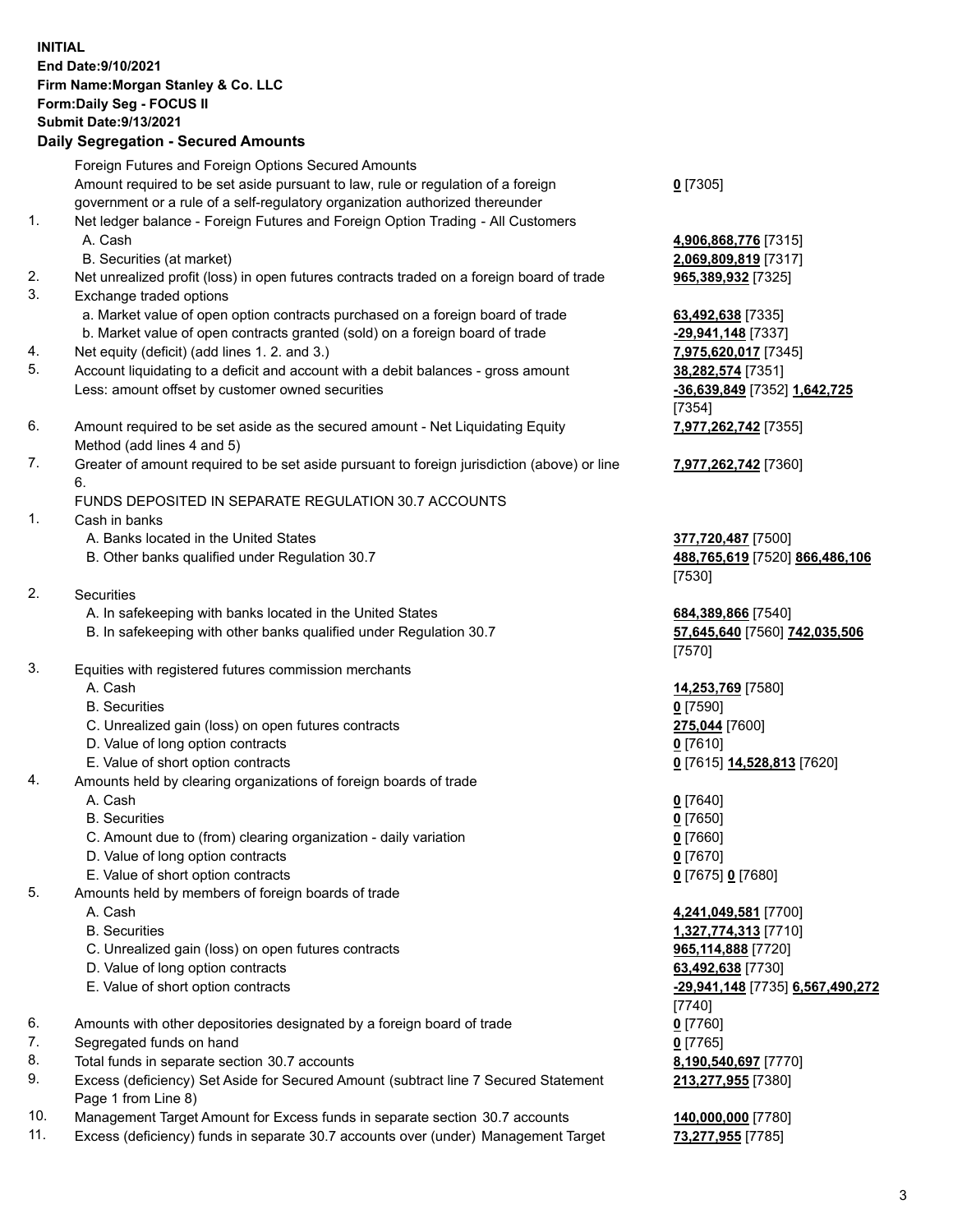**INITIAL End Date:9/10/2021 Firm Name:Morgan Stanley & Co. LLC Form:Daily Seg - FOCUS II Submit Date:9/13/2021 Daily Segregation - Segregation Statement** SEGREGATION REQUIREMENTS(Section 4d(2) of the CEAct) 1. Net ledger balance A. Cash **16,239,967,233** [7010] B. Securities (at market) **7,557,689,380** [7020] 2. Net unrealized profit (loss) in open futures contracts traded on a contract market **864,367,972** [7030] 3. Exchange traded options A. Add market value of open option contracts purchased on a contract market **1,402,817,583** [7032] B. Deduct market value of open option contracts granted (sold) on a contract market **-985,418,721** [7033] 4. Net equity (deficit) (add lines 1, 2 and 3) **25,079,423,447** [7040] 5. Accounts liquidating to a deficit and accounts with debit balances - gross amount **296,320,160** [7045] Less: amount offset by customer securities **-293,363,005** [7047] **2,957,155** [7050] 6. Amount required to be segregated (add lines 4 and 5) **25,082,380,602** [7060] FUNDS IN SEGREGATED ACCOUNTS 7. Deposited in segregated funds bank accounts A. Cash **2,227,834,578** [7070] B. Securities representing investments of customers' funds (at market) **0** [7080] C. Securities held for particular customers or option customers in lieu of cash (at market) **2,680,134,318** [7090] 8. Margins on deposit with derivatives clearing organizations of contract markets A. Cash **15,521,220,330** [7100] B. Securities representing investments of customers' funds (at market) **0** [7110] C. Securities held for particular customers or option customers in lieu of cash (at market) **4,726,410,982** [7120] 9. Net settlement from (to) derivatives clearing organizations of contract markets **-256,595,886** [7130] 10. Exchange traded options A. Value of open long option contracts **1,402,817,583** [7132] B. Value of open short option contracts **-985,418,721** [7133] 11. Net equities with other FCMs A. Net liquidating equity **3,878,385** [7140] B. Securities representing investments of customers' funds (at market) **0** [7160] C. Securities held for particular customers or option customers in lieu of cash (at market) **0** [7170] 12. Segregated funds on hand **151,144,080** [7150] 13. Total amount in segregation (add lines 7 through 12) **25,471,425,649** [7180] 14. Excess (deficiency) funds in segregation (subtract line 6 from line 13) **389,045,047** [7190] 15. Management Target Amount for Excess funds in segregation **235,000,000** [7194]

16. Excess (deficiency) funds in segregation over (under) Management Target Amount Excess

**154,045,047** [7198]